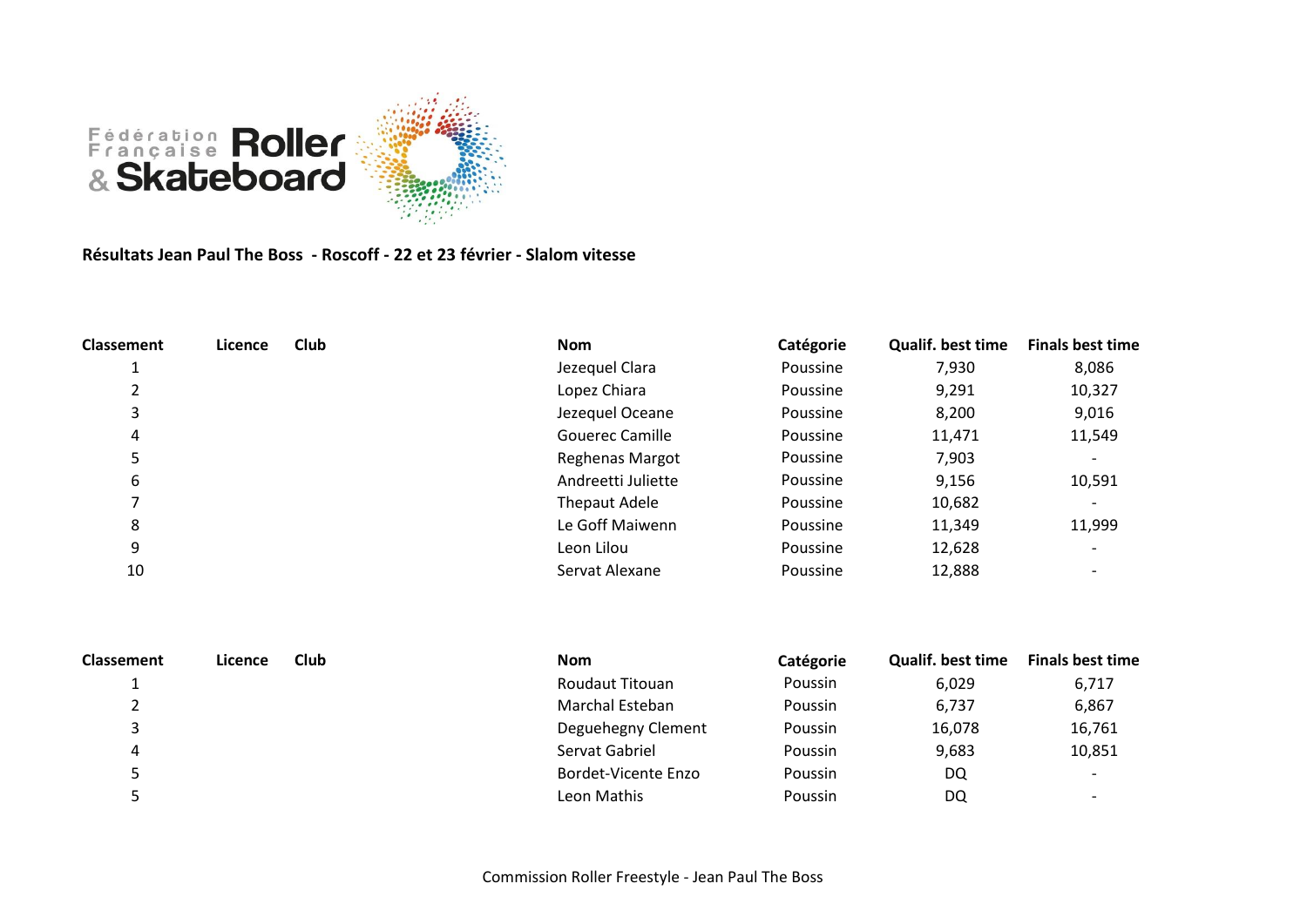| <b>Classement</b> | Licence | Club | <b>Nom</b>              | Catégorie | Qualif. best time | <b>Finals best time</b> |
|-------------------|---------|------|-------------------------|-----------|-------------------|-------------------------|
| 1                 |         |      | Miletto Aude            | Benjamine | 5,483             | 5,847                   |
| 2                 |         |      | <b>Comblet Cesarie</b>  | Benjamine | 6,715             | 6,474                   |
| 3                 |         |      | <b>Rohel Axell</b>      | Benjamine | 6,045             | 6,491                   |
| 4                 |         |      | Roux Angelina           | Benjamine | 6,325             | 6,947                   |
| 5                 |         |      | <b>Champion Melissa</b> | Benjamine | 6,081             | 7,108                   |
| 6                 |         |      | Carpentier Lilou        | Benjamine | 6,273             | 7,219                   |
|                   |         |      | <b>Baron Charlotte</b>  | Benjamine | 6,766             | 9,433                   |
| 8                 |         |      | Arzur Sybille           | Benjamine | 7,549             | 7,712                   |
| 9                 |         |      | Servat Candice          | Benjamine | 7,663             |                         |
| 10                |         |      | Seite Louisa            | Benjamine | 9,842             |                         |
| 11                |         |      | Deguehegny Tifenn       | Benjamine | 10,121            |                         |
| 12                |         |      | <b>Bourguet Anouk</b>   | Benjamine | 10,400            |                         |
| 13                |         |      | <b>Yvart Maelys</b>     | Benjamine | DQ                |                         |
| 13                |         |      | Poisson Camille         | Benjamine | DQ                |                         |

| <b>Classement</b> | Licence | <b>Club</b> | <b>Nom</b>             | Catégorie | <b>Qualif. best time</b> | <b>Finals best time</b> |
|-------------------|---------|-------------|------------------------|-----------|--------------------------|-------------------------|
|                   |         |             | Jugieau Bastien        | Benjamin  | 5,797                    | 6,162                   |
|                   |         |             | <b>Thepaut Antoine</b> | Benjamin  | 6,098                    | 6,474                   |
| 3                 |         |             | Creff Manao            | Benjamin  | 7,130                    | 6,343                   |
| 4                 |         |             | Berhila Lounes         | Benjamin  | 6,483                    | 7,445                   |
| 5                 |         |             | Daridon Yael           | Benjamin  | 7,951                    | 8,214                   |
| 6                 |         |             | Vicq Adonis            | Benjamin  | 9,142                    | 8,884                   |
|                   |         |             | Dubois Nolan           | Benjamin  | 9,655                    | 9,729                   |
| 8                 |         |             | Vermeulen Nathael      | Benjamin  | 10,096                   | 9,489                   |
| 9                 |         |             | Menes Gaetan           | Benjamin  | 11,546                   |                         |
| 10                |         |             | <b>Menes Vincent</b>   | Benjamin  | DQ                       |                         |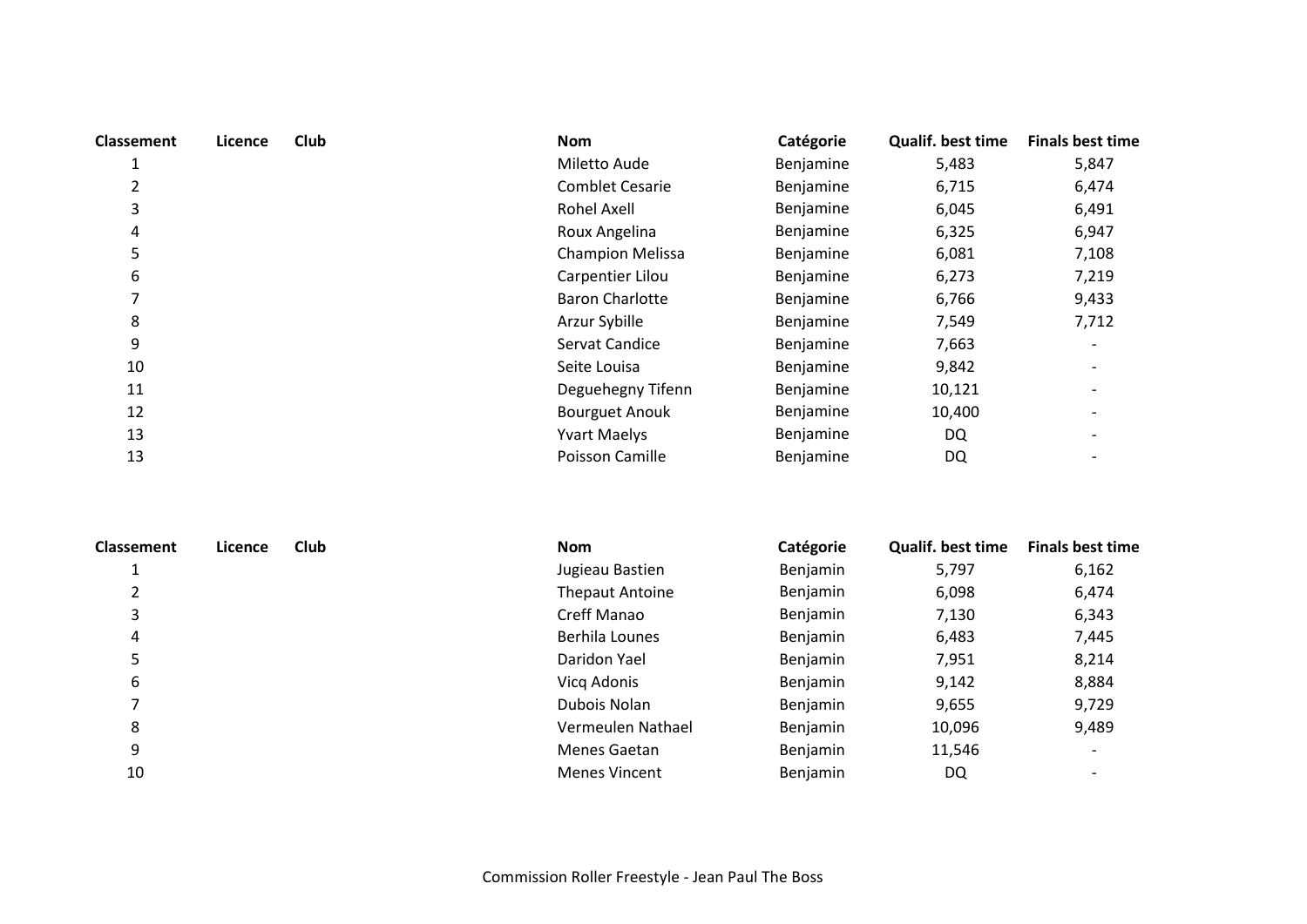| <b>Classement</b> | Licence | Club | <b>Nom</b>                 | Catégorie | <b>Qualif. best time</b> | <b>Finals best time</b> |
|-------------------|---------|------|----------------------------|-----------|--------------------------|-------------------------|
|                   |         |      | Lecomte Marie              | Minime F  | 5,110                    | 5,945                   |
| 2                 |         |      | Le Gac Margaux             | Minime F  | 5,386                    | 6,240                   |
| 3                 |         |      | Fouache-Letellier Lilou    | Minime F  | 6,494                    | 6,768                   |
| 4                 |         |      | Simon Charlotte            | Minime F  | 6,020                    | 6,927                   |
| 5                 |         |      | Corroyer Melina            | Minime F  | 6,618                    | 7,080                   |
| 6                 |         |      | Le Goff Nolwenn            | Minime F  | 6,766                    | 7,734                   |
| 7                 |         |      | Quillevere Celia           | Minime F  | 7,159                    | 8,129                   |
| 8                 |         |      | <b>Bordet-Vicente Mary</b> | Minime F  | 7,401                    | 8,406                   |
| 9                 |         |      | Barazer Eva                | Minime F  | 7,441                    |                         |

| Classement | Licence | <b>Club</b> | <b>Nom</b>           | Catégorie | <b>Qualif. best time</b> | <b>Finals best time</b> |
|------------|---------|-------------|----------------------|-----------|--------------------------|-------------------------|
| J.         |         |             | Reignier Lenny       | Minime H  | 4,771                    | 5,066                   |
| 2          |         |             | Dayries Liam         | Minime H  | 4,915                    | 5,323                   |
| 3          |         |             | Jugieau Thibault     | Minime H  | 4,712                    | 5,503                   |
| 4          |         |             | Roudaut Mael         | Minime H  | 5,505                    | 5,829                   |
| 5          |         |             | Renault Louis        | Minime H  | 4,819                    | 5,857                   |
| 6          |         |             | <b>Grall Maxence</b> | Minime H  | 4,993                    | 5,812                   |
|            |         |             | Poort Nocquet Noé    | Minime H  | 5,719                    | 6,588                   |
| 8          |         |             | Piquet Alex          | Minime H  | 6,097                    | 6,481                   |
| 9          |         |             | Chuiton Edgar        | Minime H  | 6,900                    |                         |
| 10         |         |             | Mocaer Swann         | Minime H  | 6,963                    |                         |
| 11         |         |             | Nisse Lydian         | Minime H  | 7,235                    |                         |
| 12         |         |             | Le Goff Looka        | Minime H  | 9,250                    |                         |
| 13         |         |             | Auger Theo           | Minime H  | DQ                       |                         |

| Classement | Licence | <b>Club</b> | <b>Nom</b>     | <b>Catégorie</b> | Qualif. best time Finals best time |       |
|------------|---------|-------------|----------------|------------------|------------------------------------|-------|
|            |         |             | Moreno Laurine | CJS F            | 4.818                              | 5,320 |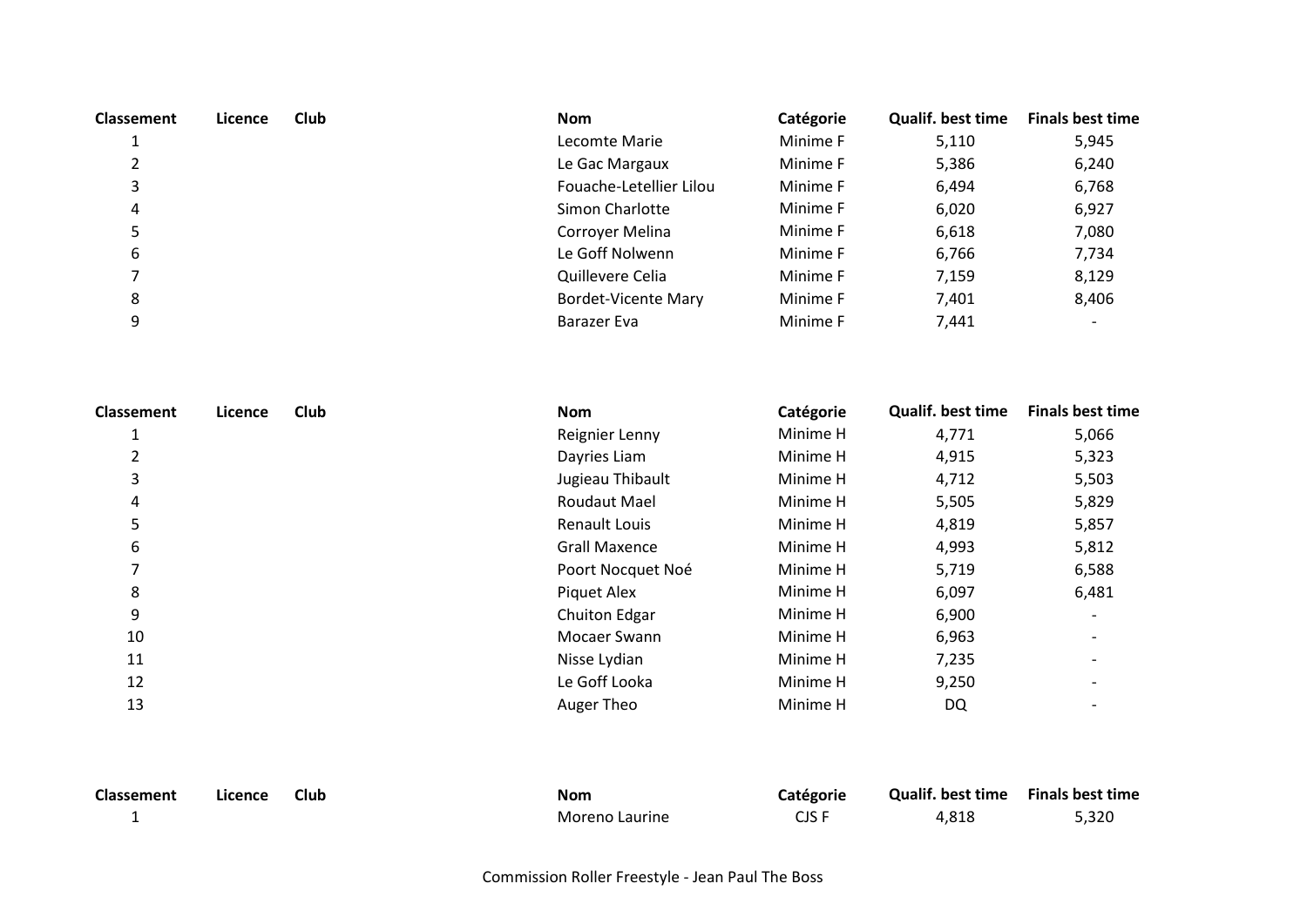| $\overline{2}$ | Cardinal Julia            | CJS F | 5,577 | 5,545 |
|----------------|---------------------------|-------|-------|-------|
| 3              | Castanheira Aude          | CJS F | 5,548 | 5,969 |
| 4              | Hernandez Laurine         | CJS F | 5,546 | 5,940 |
| 5              | Darrigrand Lea            | CJS F | 5,229 | 5,990 |
| 6              | Autin Bettina             | CJS F | 5,385 | 6,142 |
| 7              | Gourvenec Naomi           | CJS F | 5,411 | 6,832 |
| 8              | Brousseau Sarah           | CJS F | 5,602 | 6,637 |
| 9              | Rivoalen Klervi           | CJS F | 5,656 |       |
| 10             | <b>Baty Elea</b>          | CJS F | 5,859 |       |
| 11             | <b>Bellavoir Alexiane</b> | CJS F | 6,109 |       |
| 12             | Hauchecorne Coline        | CJS F | 6,156 |       |
| 13             | Appriou Floriane          | CJS F | 6,568 |       |
| 14             | Arzur Chimene             | CJS F | 6,698 |       |
| 15             | <b>Babin Aurore</b>       | CJS F | 7,232 |       |
| 16             | <b>Rocher Mathilde</b>    | CJS F | 7,595 |       |
| 17             | Bernela Julie             | CJS F | 8,302 |       |

| Classement               | Licence | <b>Club</b> | <b>Nom</b>             | Catégorie | <b>Qualif. best time</b> | <b>Finals best time</b>  |
|--------------------------|---------|-------------|------------------------|-----------|--------------------------|--------------------------|
| $\overline{ }$<br>Ŧ.     |         |             | Menet-Chao Paul        | CJS H     | 4,420                    | 5,115                    |
| 2                        |         |             | Dayries Ethan          | CJS H     | 4,341                    | 5,079                    |
| 3                        |         |             | Le Gac Gaetan          | CJS H     | 4,541                    | 5,287                    |
| 4                        |         |             | Gillet Theo            | CJS H     | 4,664                    | 5,298                    |
| 5                        |         |             | Escarpe Jeremy         | CJS H     | 4,932                    | 5,846                    |
| 6                        |         |             | Penlann Hugo           | CJS H     | 5,068                    | 5,956                    |
| $\overline{\phantom{0}}$ |         |             | Morin Theo             | CJS H     | 5,091                    | 5,881                    |
| 8                        |         |             | Cardinal Hugo          | CJS H     | 5,099                    | 6,000                    |
| 9                        |         |             | <b>Dubreuil Maxime</b> | CJS H     | 5,436                    | $\overline{\phantom{a}}$ |
| 10                       |         |             | Letellier Matys        | CJS H     | 5,712                    | $\overline{\phantom{0}}$ |
| 11                       |         |             | Pouessel Romain        | CJS H     | 5,838                    |                          |
| 12                       |         |             | <b>Fulbert Matteo</b>  | CJS H     | 5,848                    | $\overline{\phantom{a}}$ |
| 13                       |         |             | <b>Bellec Samuel</b>   | CJS H     | 5,852                    |                          |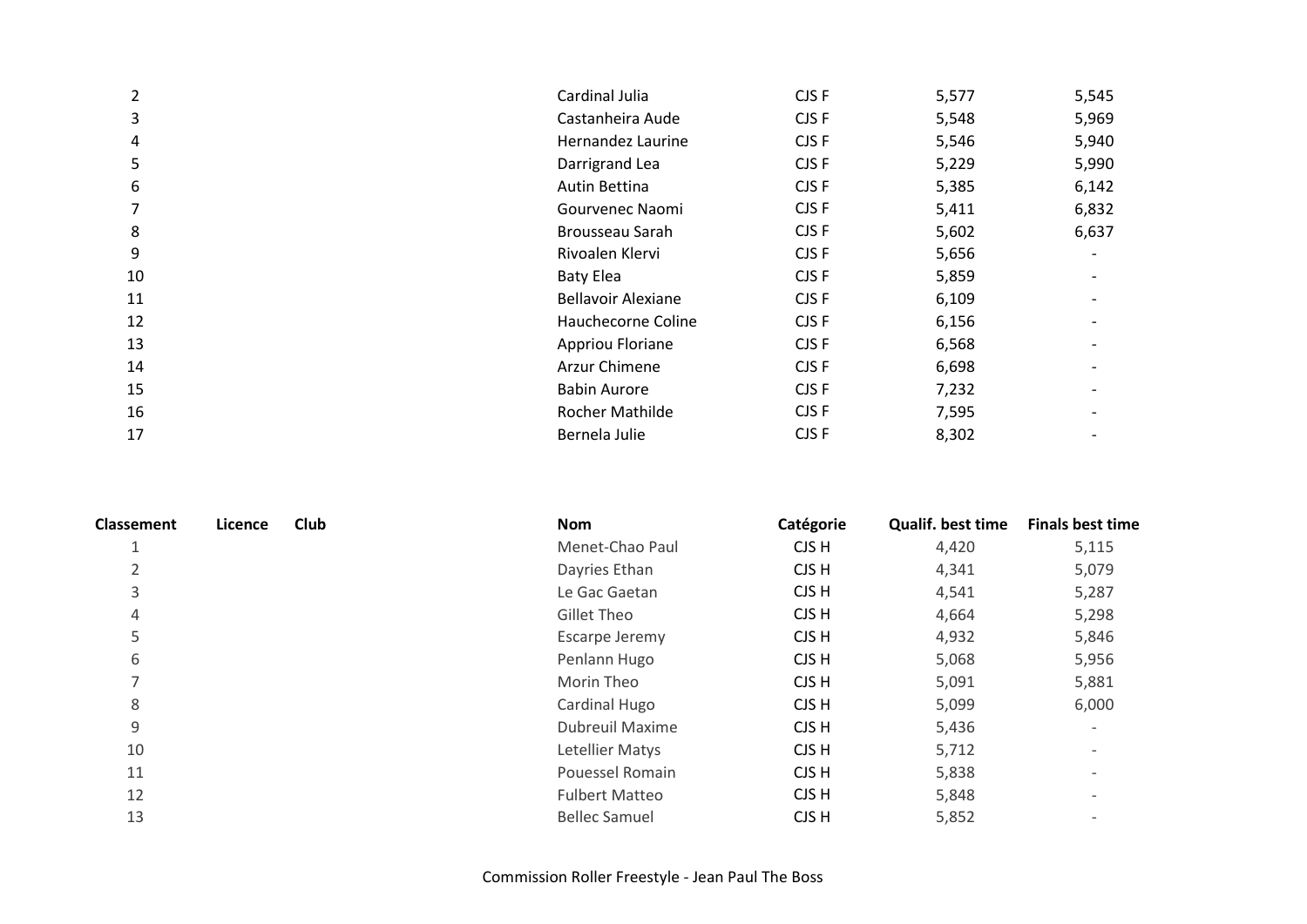| 14 | Pletan Samuel        | CJS H | 6,023 | $\overline{\phantom{a}}$ |
|----|----------------------|-------|-------|--------------------------|
| 15 | Van Hamme Titouan    | CJS H | 7,082 | $\overline{\phantom{0}}$ |
| 16 | Desrues Quentin      | CJS H | 8,943 | $\overline{\phantom{a}}$ |
| 17 | Garnier-Michaud Hugo | CJS H | DQ    |                          |
| 17 | Roignant Theo        | CJS H | DQ    | $\sim$                   |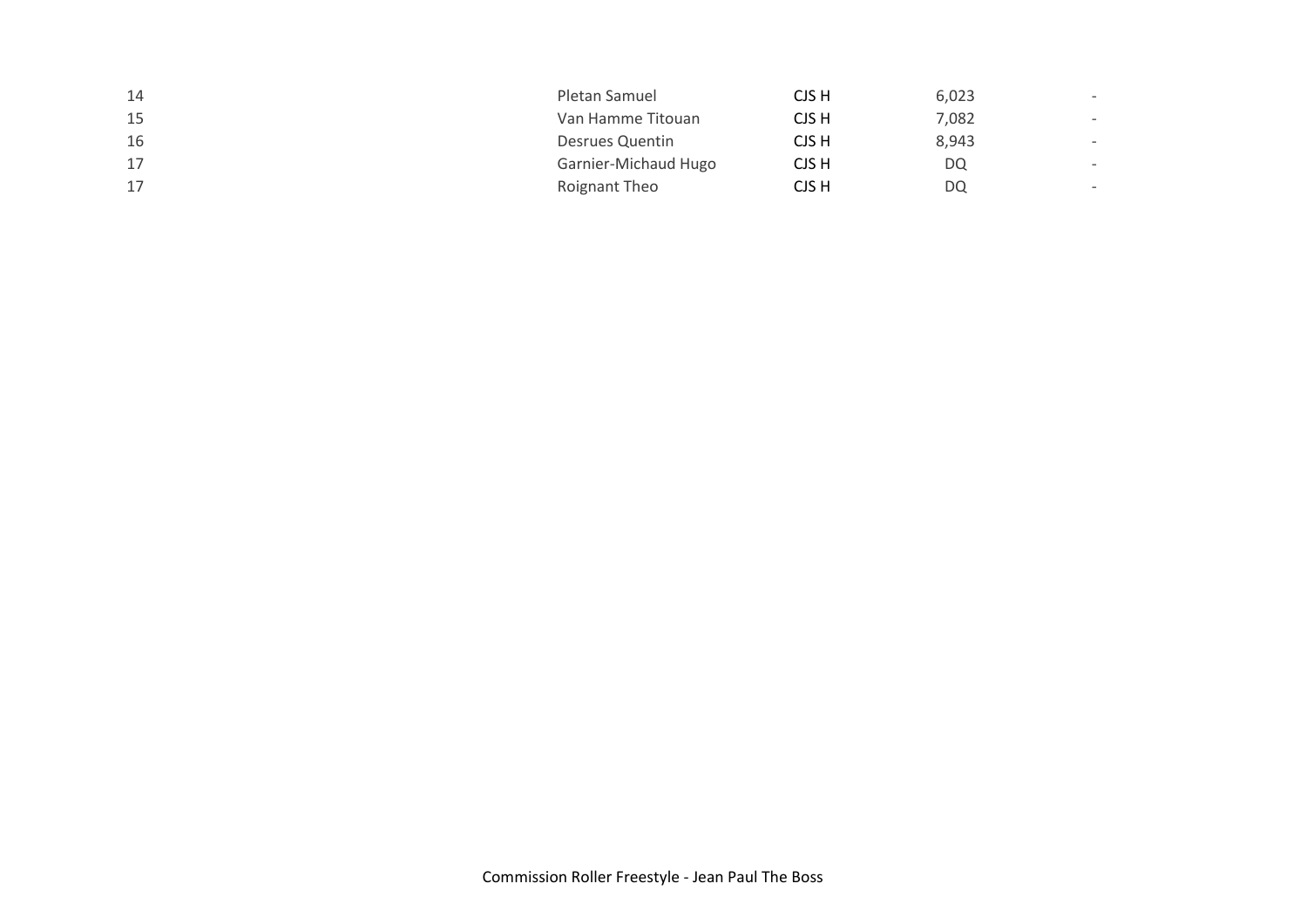

**Résultats Jean Paul The Boss - Roscoff - 22 et 23 février - Hauteur pure**

| <b>Classement</b> | Licence | Club                       | <b>Nom</b>           | Catégorie | <b>Meilleur saut</b> |
|-------------------|---------|----------------------------|----------------------|-----------|----------------------|
|                   | 421649  | SKATE MACHIN ARSACAISE     | Lopez Chiara         | Poussine  | 80                   |
|                   | 301279  | <b>ROLLER CLUB ROSCOFF</b> | Jezequel Clara       | Poussine  | 75                   |
| 3                 | 336721  | ROLLER CLUB ROSCOFF        | <b>Thepaut Adele</b> | Poussine  | 67                   |
| 4                 | 424683  | ROLLER CLUB ROSCOFF        | Andreetti Juliette   | Poussine  | 65                   |
| 5                 | 424191  | LE HAVRE SKATE KREW        | Reghenas Margot      | Poussine  | 60                   |
| 5                 | 404606  | PATIN CLUB PLABENNECOIS    | Le Goff Maiwenn      | Poussine  | 60                   |
|                   | 320729  | <b>ROLLER CLUB ROSCOFF</b> | Jezequel Oceane      | Poussine  | 55                   |

| <b>Classement</b> | Licence | Club                        | <b>Nom</b>                | Catégorie | <b>Meilleur saut</b> |
|-------------------|---------|-----------------------------|---------------------------|-----------|----------------------|
|                   | 420885  | SKATE MACHIN ARSACAISE      | Marchal Esteban           | Poussin   | 80                   |
| າ                 | 347263  | <b>MIRZA ROLLER CLUB</b>    | <b>Bournoville Basile</b> | Poussin   | 80                   |
| 3                 | 328507  | <b>TOUS EN ROLLERS</b>      | <b>Bouffard Jules</b>     | Poussin   | 75                   |
| 4                 | 343154  | <b>TOUS EN ROLLERS</b>      | Bordet-Vicente Enzo       | Poussin   | 70                   |
|                   | 366131  | <b>PATIN CLUB LESNEVIEN</b> | Servat Gabriel            | Poussin   | 60                   |
| 6                 | 418441  | <b>PATIN CLUB LESNEVIEN</b> | Deguehegny Clément        | Poussin   | 0                    |
|                   | 445618  | ROLLER CLUB ROSCOFF         | Leon Mathis               | Poussin   |                      |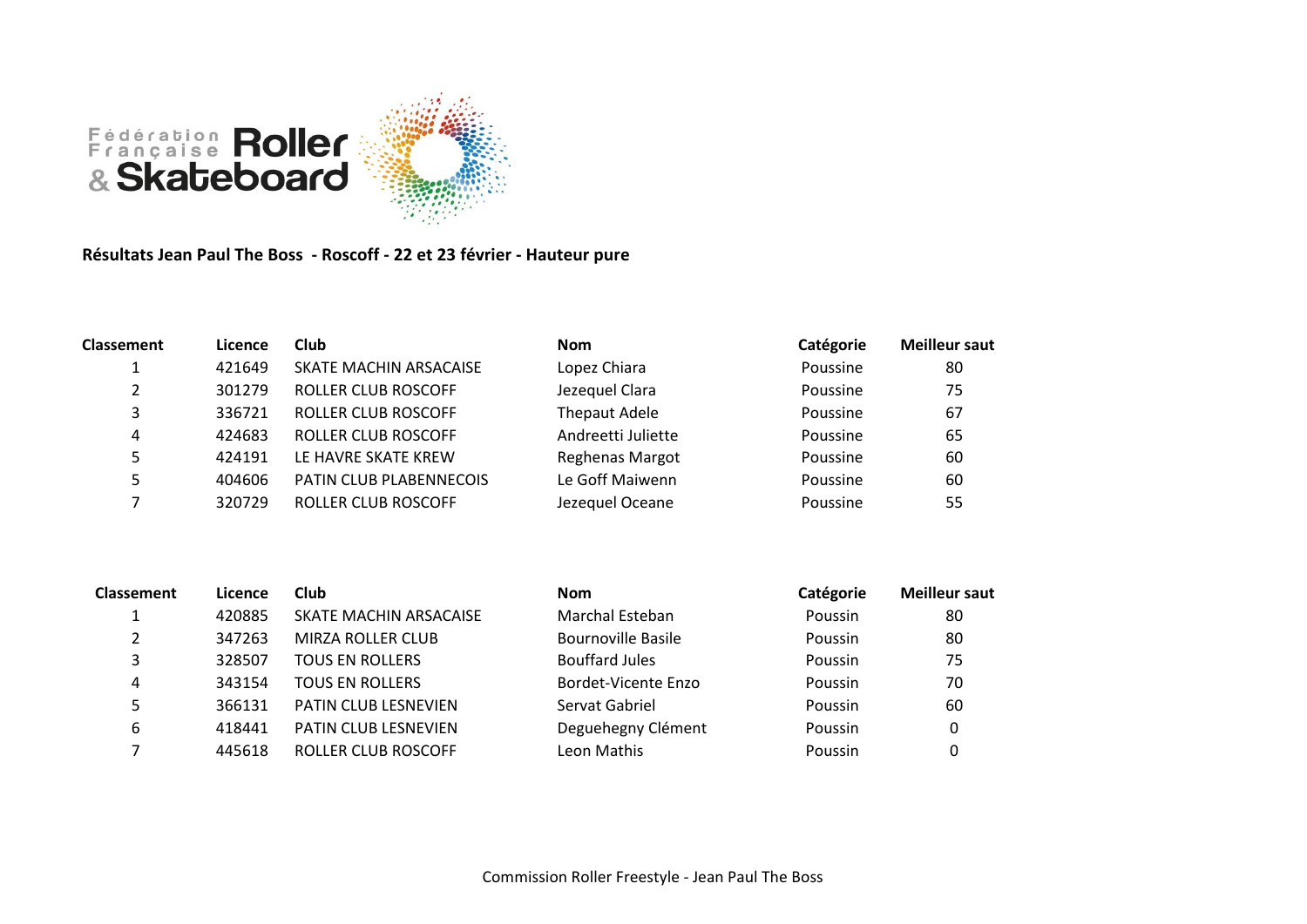| <b>Classement</b> | Licence | <b>Club</b>                 | <b>Nom</b>              | Catégorie | <b>Meilleur saut</b> |
|-------------------|---------|-----------------------------|-------------------------|-----------|----------------------|
|                   | 341219  | ROLLER BUG                  | Miletto Aude            | Benjamine | 95                   |
| $\overline{2}$    | 329591  | <b>TOUS EN ROLLERS</b>      | Roux Angelina           | Benjamine | 90                   |
| 3                 | 311867  | PATIN CLUB PLABENNECOIS     | <b>Comblet Cesarie</b>  | Benjamine | 80                   |
| 4                 | 412716  | <b>TOUS EN ROLLERS</b>      | <b>Champion Melissa</b> | Benjamine | 75                   |
| 5                 | 335021  | <b>BREST ROLLER CLUB</b>    | Rohel Axell             | Benjamine | 75                   |
| 6                 | 401901  | LE HAVRE SKATE KREW         | Carpentier Lilou        | Benjamine | 75                   |
|                   | 366128  | <b>PATIN CLUB LESNEVIEN</b> | Servat Candice          | Benjamine | 65                   |
|                   | 421927  | PATIN CLUB LESNEVIEN        | <b>Yvart Maelys</b>     | Benjamine | 65                   |
| 9                 | 328463  | <b>PATIN CLUB LESNEVIEN</b> | Deguehegny Tifenn       | Benjamine | 60                   |
| 10                | 399520  | ROLLER CLUB ROSCOFF         | Seite Louisa            | Benjamine | 60                   |
| 11                | 393889  | ROLLER CLUB ROSCOFF         | Poisson Camille         | Benjamine | 0                    |
|                   |         |                             |                         |           |                      |

| Classement | Licence | Club                           | <b>Nom</b>             | Catégorie | <b>Meilleur saut</b> |
|------------|---------|--------------------------------|------------------------|-----------|----------------------|
|            | 400452  | ROLLER BUG                     | Colle Mathis           | Benjamin  | 100                  |
| 2          | 336887  | ROLLER CLUB ROSCOFF            | <b>Thepaut Antoine</b> | Benjamin  | 95                   |
| 3          | 420949  | <b>ASSOCIATION ROLLER MERU</b> | Lefebvre-Marchand Luca | Benjamin  | 95                   |
| 4          | 281913  | ROLLER CLUB ROSCOFF            | Creff Manao            | Benjamin  | 90                   |
| 5          | 387878  | <b>TOUS EN ROLLERS</b>         | Viaud Antonin          | Benjamin  | 95                   |
| 6          | 343160  | <b>TOUS EN ROLLERS</b>         | Jugieau Bastien        | Benjamin  | 80                   |
|            | 407523  | <b>ASSOCIATION ROLLER MERU</b> | Prevot Louka           | Benjamin  | 80                   |
| 8          | 362122  | <b>SPUC PESSAC</b>             | Berhila Lounes         | Benjamin  | 80                   |
| 9          | 347603  | <b>CHARTRES ROLLER</b>         | Vermeulen Nathael      | Benjamin  | 70                   |
| 9          | 420479  | <b>TOUS EN ROLLERS</b>         | Dubois Nolan           | Benjamin  | 70                   |
| 9          | 390240  | <b>CHARTRES ROLLER</b>         | Vicq Adonis            | Benjamin  | 70                   |
| 12         | 359944  | ROLLER CLUB ROSCOFF            | Daridon Yael           | Benjamin  | 70                   |

| Classement | Licence | Club            | <b>Nom</b>   | Catégorie | <b>Meilleur saut</b> |
|------------|---------|-----------------|--------------|-----------|----------------------|
|            | 334984  | TOUS EN ROLLERS | Faria Edwina | Minime F  | 105                  |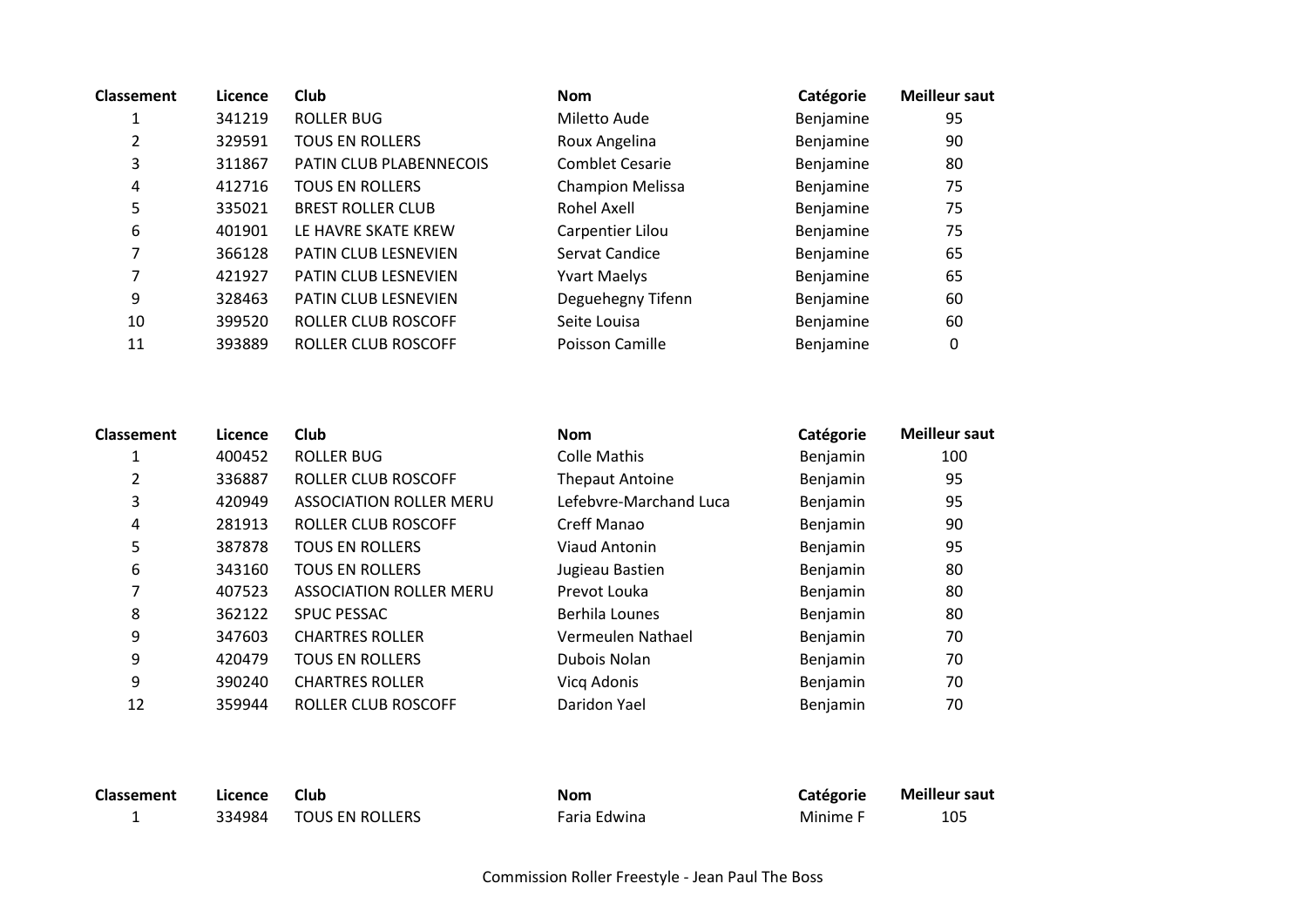| 2              | 334399 | <b>ASSOCIATION ROLLER MERU</b> | Corroyer Melina            | Minime F | 100 |
|----------------|--------|--------------------------------|----------------------------|----------|-----|
|                | 347677 | ROLLER CLUB ROSCOFF            | Quillevere Celia           | Minime F | 95  |
| $\overline{4}$ | 417161 | <b>TOUS EN ROLLERS</b>         | Junay Meline               | Minime F | 90  |
| 5              | 299851 | PATIN CLUB PLABENNECOIS        | <b>Barazer Eva</b>         | Minime F | 90  |
| 6              | 333058 | <b>TOUS EN ROLLERS</b>         | <b>Bordet-Vicente Mary</b> | Minime F | 85  |
|                | 320650 | <b>BREST ROLLER CLUB</b>       | Lecomte Marie              | Minime F | 85  |
| 8              | 377765 | LE HAVRE SKATE KREW            | Fouache-Letellier Lilou    | Minime F | 60  |
|                |        |                                |                            |          |     |

| <b>Classement</b> | Licence | Club                           | <b>Nom</b>           | Catégorie | <b>Meilleur saut</b> |
|-------------------|---------|--------------------------------|----------------------|-----------|----------------------|
|                   | 445626  | LES SAUTERELLES                | Poort Nocquet Noé    | Minime H  | 122                  |
| 2                 | 234024  | ROLLER CLUB ROSCOFF            | <b>Grall Maxence</b> | Minime H  | 122                  |
| 3                 | 354816  | LE HAVRE SKATE KREW            | Renault Louis        | Minime H  | 120                  |
| 4                 | 329592  | <b>TOUS EN ROLLERS</b>         | Jugieau Thibault     | Minime H  | 110                  |
| 5                 | 304756  | SKATE MACHIN ARSACAISE         | Dayries Liam         | Minime H  | 105                  |
| 6                 | 219015  | <b>PATIN CLUB PLABENNECOIS</b> | Nisse Lydian         | Minime H  | 105                  |
| 7                 | 369799  | ROLLER CLUB DE PORNICHET       | Piquet Alex          | Minime H  | 105                  |
| 8                 | 315065  | <b>BREST ROLLER CLUB</b>       | Roudaut Mael         | Minime H  | 105                  |
| 9                 | 462711  | <b>BREST ROLLER CLUB</b>       | Chuiton Edgar        | Minime H  | 105                  |
| 10                | 383007  | <b>TOUS EN ROLLERS</b>         | Viaud Julien         | Minime H  | 100                  |
| 11                | 437860  | <b>ROLLER CLUB ROSCOFF</b>     | Le Goff Looka        | Minime H  | 90                   |
| 11                | 393903  | ROLLER CLUB ROSCOFF            | Mocaer Swann         | Minime H  | 90                   |

| <b>Classement</b> | Licence | Club                   | <b>Nom</b>         | Catégorie | <b>Meilleur saut</b> |
|-------------------|---------|------------------------|--------------------|-----------|----------------------|
|                   | 420885  | ROLLER CLUB ROSCOFF    | Gourvenec Naomi    | CJS F     | 90                   |
|                   | 347263  | LE HAVRE SKATE KREW    | Hauchecorne Coline | CJS F     | 85                   |
| 3                 | 343154  | <b>TOUS EN ROLLERS</b> | Baty Elea          | CJS F     | 85                   |
| 4                 | 328507  | ROLLER CLUB ROSCOFF    | Cardinal Julia     | CJS F     | 80                   |
|                   | 445618  | <b>TOUS EN ROLLERS</b> | Brousseau Sarah    | CJS F     | 70                   |
| 6                 | 418441  | <b>TOUS EN ROLLERS</b> | Faria Ornella      | CJS F     | 0                    |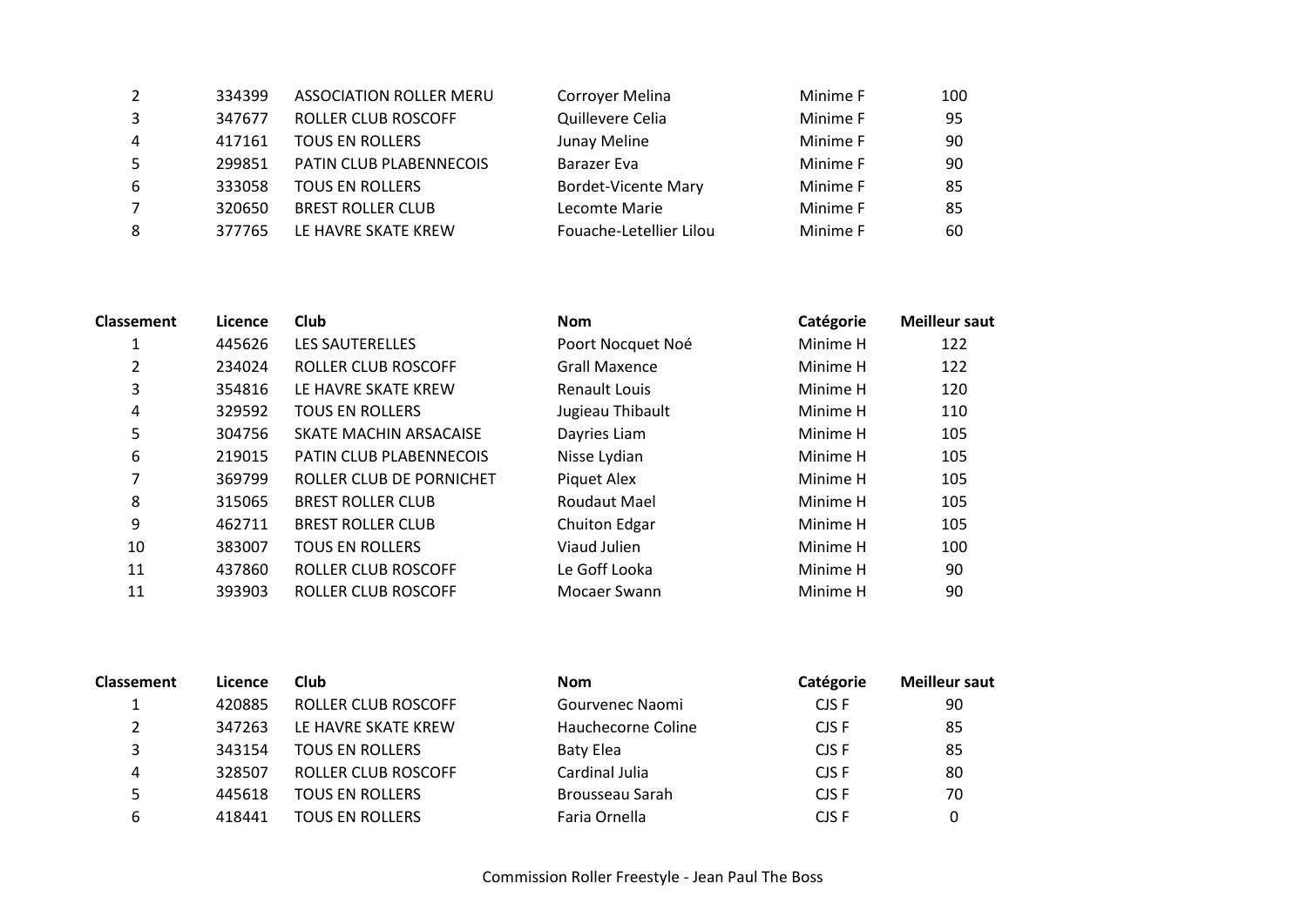| <b>Classement</b> | Licence | Club                       | <b>Nom</b>             | Catégorie | <b>Meilleur saut</b> |
|-------------------|---------|----------------------------|------------------------|-----------|----------------------|
| 1                 | 434770  | <b>BREST ROLLER CLUB</b>   | Fall Dame              | CJS H     | 161                  |
| 2                 | 204701  | SPUC PESSAC                | Pletan Samuel          | CJS H     | 130                  |
| 3                 | 290205  | <b>TOUS EN ROLLERS</b>     | <b>Dubreuil Maxime</b> | CJS H     | 120                  |
| 4                 | 232187  | ROLLER CLUB DE PORNICHET   | Van Hamme Titouan      | CJS H     | 120                  |
| 5                 | 111658  | <b>ROLLER CLUB ROSCOFF</b> | Penlann Hugo           | CJS H     | 120                  |
| 6                 | 382184  | <b>GOSSIP SKATE</b>        | Pyrovolou Ioannis      | CJS H     | 120                  |
| 7                 | 185913  | ROLLER CLUB DE PORNICHET   | Pouessel Romain        | CJS H     | 120                  |
| 8                 | 441255  | <b>CHARTRES ROLLER</b>     | Desrues Quentin        | CJS H     | 115                  |
| 9                 | 379737  | LE HAVRE SKATE KREW        | Letellier Matys        | CJS H     | 110                  |
| 10                | 344114  | <b>TOUS EN ROLLERS</b>     | Auger Kiliane          | CJS H     | 100                  |
| 11                | 228123  | <b>ROLLER CLUB ROSCOFF</b> | <b>Roignant Theo</b>   | CJS H     | 100                  |
| 12                | 333451  | <b>TOUS EN ROLLERS</b>     | <b>Fulbert Matteo</b>  | CJS H     | 100                  |
| 13                | 322523  | <b>BREST ROLLER CLUB</b>   | Le Gac Gaetan          | CJS H     | 90                   |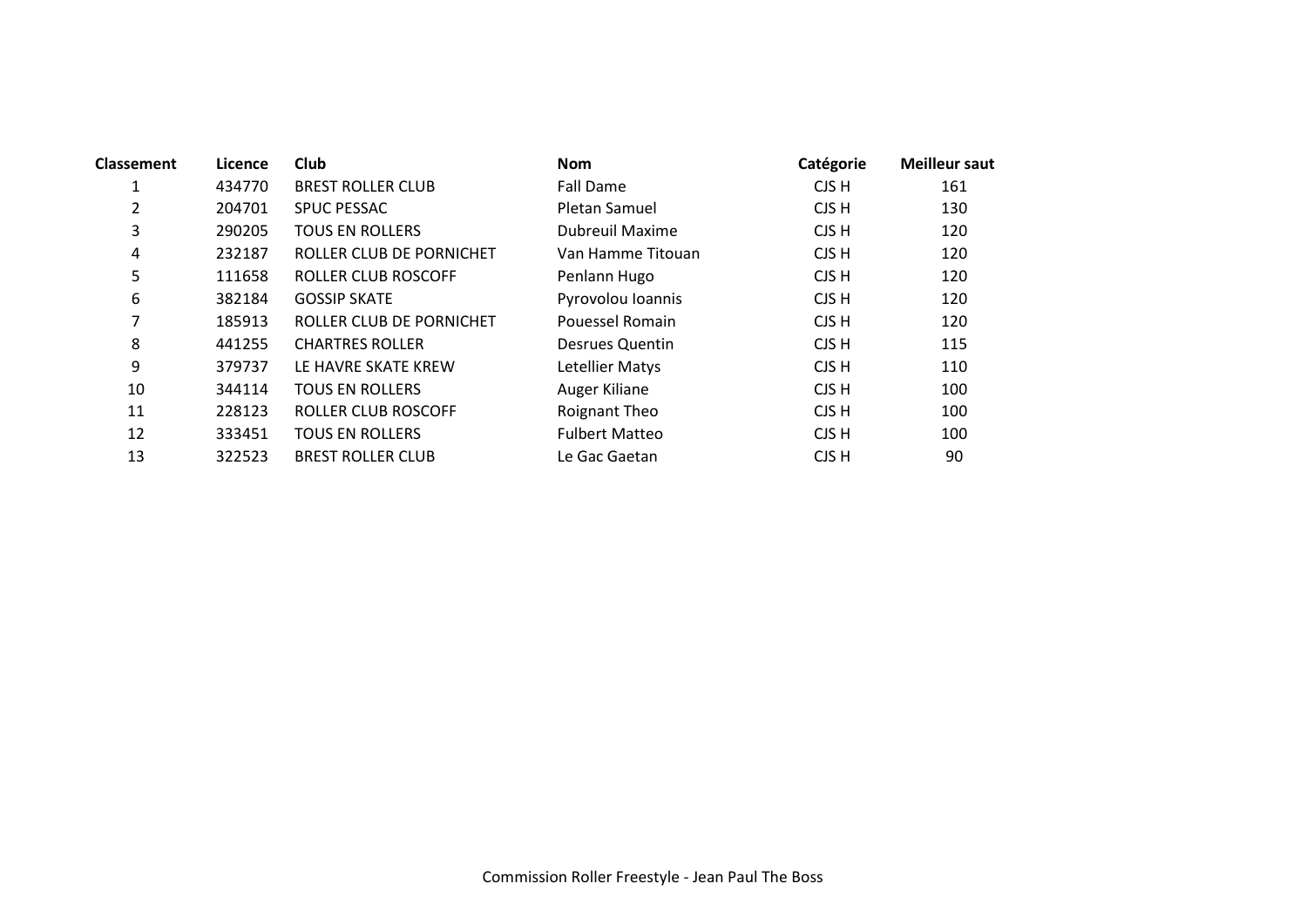

**Résultats Jean Paul The Boss - Roscoff - 22 et 23 février - Skatecross**

| <b>Classement</b> | Licence | <b>Club</b>             | <b>Nom</b>             | Catégorie       |
|-------------------|---------|-------------------------|------------------------|-----------------|
| 1                 | 421649  | SKATE MACHIN ARSACAISE  | Lopez Chiara           | Mini / Poussine |
| 2                 | 424683  | ROLLER CLUB ROSCOFF     | Andreetti Juliette     | Mini / Poussine |
| 3                 | 301279  | ROLLER CLUB ROSCOFF     | Jezequel Clara         | Mini / Poussine |
| 4                 | 424191  | LE HAVRE SKATE KREW     | <b>Reghenas Margot</b> | Mini / Poussine |
| 5                 | 404606  | PATIN CLUB PLABENNECOIS | Le Goff Maiwenn        | Mini / Poussine |
| 6                 | 336721  | ROLLER CLUB ROSCOFF     | <b>Thepaut Adele</b>   | Mini / Poussine |
| 7                 | 366115  | PATIN CLUB LESNEVIEN    | Servat Alexane         | Mini / Poussine |
| 8                 | 320729  | ROLLER CLUB ROSCOFF     | Jezequel Oceane        | Mini / Poussine |

| <b>Classement</b> | Licence | <b>Club</b>              | <b>Nom</b>                | Catégorie      |
|-------------------|---------|--------------------------|---------------------------|----------------|
|                   | 328507  | <b>TOUS EN ROLLERS</b>   | <b>Bouffard Jules</b>     | Mini / Poussin |
| $\overline{2}$    | 319539  | <b>BREST ROLLER CLUB</b> | Roudaut Titouan           | Mini / Poussin |
| 3                 | 347263  | MIRZA ROLLER CLUB        | <b>Bournoville Basile</b> | Mini / Poussin |
| 4                 | 420885  | SKATE MACHIN ARSACAISE   | Marchal Esteban           | Mini / Poussin |
| 5                 | 319086  | PATIN CLUB PLABENNECOIS  | <b>Quitte Arthur</b>      | Mini / Poussin |
| 6                 | 343154  | <b>TOUS EN ROLLERS</b>   | Bordet-Vicente Enzo       | Mini / Poussin |
| 7                 | 445618  | ROLLER CLUB ROSCOFF      | Leon Mathis               | Mini / Poussin |
| 8                 | 366131  | PATIN CLUB LESNEVIEN     | Servat Gabriel            | Mini / Poussin |
| 9                 | 382386  | ROLLER CLUB DE PORNICHET | Bourguet Liam             | Mini / Poussin |
|                   |         |                          |                           |                |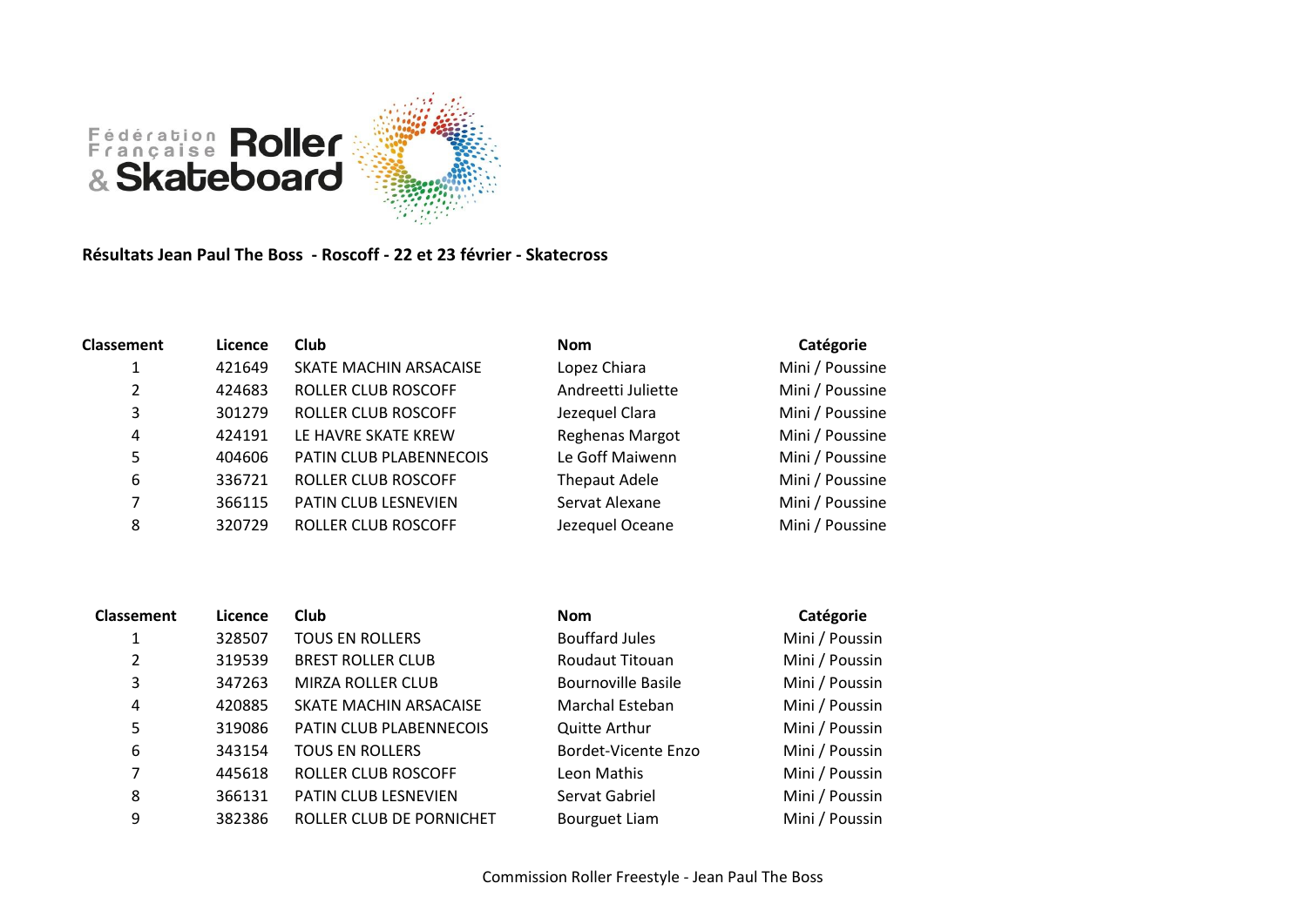418441 PATIN CLUB LESNEVIEN Deguehegny Clement Mini / Poussin

| Classement | Licence | <b>Club</b>                 | <b>Nom</b>              | Catégorie |
|------------|---------|-----------------------------|-------------------------|-----------|
| 1          | 341219  | <b>ROLLER BUG</b>           | Miletto Aude            | Benjamine |
| 2          | 329591  | <b>TOUS EN ROLLERS</b>      | Roux Angelina           | Benjamine |
| 3          | 401901  | LE HAVRE SKATE KREW         | Carpentier Lilou        | Benjamine |
| 4          | 335021  | <b>BREST ROLLER CLUB</b>    | Rohel Axell             | Benjamine |
| 5          | 412716  | <b>TOUS EN ROLLERS</b>      | <b>Champion Melissa</b> | Benjamine |
| 6          | 311867  | PATIN CLUB PLABENNECOIS     | <b>Comblet Cesarie</b>  | Benjamine |
| 7          | 393889  | <b>ROLLER CLUB ROSCOFF</b>  | Poisson Camille         | Benjamine |
| 8          | 279520  | PATIN CLUB LESNEVIEN        | Arzur Sybille           | Benjamine |
| 9          | 366128  | <b>PATIN CLUB LESNEVIEN</b> | Servat Candice          | Benjamine |
| 10         | 328463  | PATIN CLUB LESNEVIEN        | Deguehegny Tifenn       | Benjamine |
| 11         | 381589  | ROLLER CLUB DE PORNICHET    | <b>Bourguet Anouk</b>   | Benjamine |
| 12         | 421927  | PATIN CLUB LESNEVIEN        | <b>Yvart Maelys</b>     | Benjamine |

| <b>Classement</b> | Licence | Club                           | <b>Nom</b>             | Catégorie |
|-------------------|---------|--------------------------------|------------------------|-----------|
| 1                 | 362122  | <b>SPUC PESSAC</b>             | Berhila Lounes         | Benjamin  |
| 2                 | 400452  | ROLLER BUG                     | Colle Mathis           | Benjamin  |
| 3                 | 390240  | <b>CHARTRES ROLLER</b>         | Vicq Adonis            | Benjamin  |
| 4                 | 336887  | ROLLER CLUB ROSCOFF            | <b>Thepaut Antoine</b> | Benjamin  |
| 5                 | 420479  | <b>TOUS EN ROLLERS</b>         | Dubois Nolan           | Benjamin  |
| 6                 | 281913  | <b>ROLLER CLUB ROSCOFF</b>     | Creff Manao            | Benjamin  |
| 7                 | 343160  | <b>TOUS EN ROLLERS</b>         | Jugieau Bastien        | Benjamin  |
| 8                 | 420949  | <b>ASSOCIATION ROLLER MERU</b> | Lefebvre-Marchand Luca | Benjamin  |
| 9                 | 407523  | <b>ASSOCIATION ROLLER MERU</b> | Prevot Louka           | Benjamin  |
| 10                | 347603  | <b>CHARTRES ROLLER</b>         | Vermeulen Nathael      | Benjamin  |
| 11                | 387878  | <b>TOUS EN ROLLERS</b>         | Viaud Antonin          | Benjamin  |
| 12                | 359944  | ROLLER CLUB ROSCOFF            | Daridon Yael           | Benjamin  |
|                   |         |                                |                        |           |

| Catégori       |  |
|----------------|--|
| <b>Doniami</b> |  |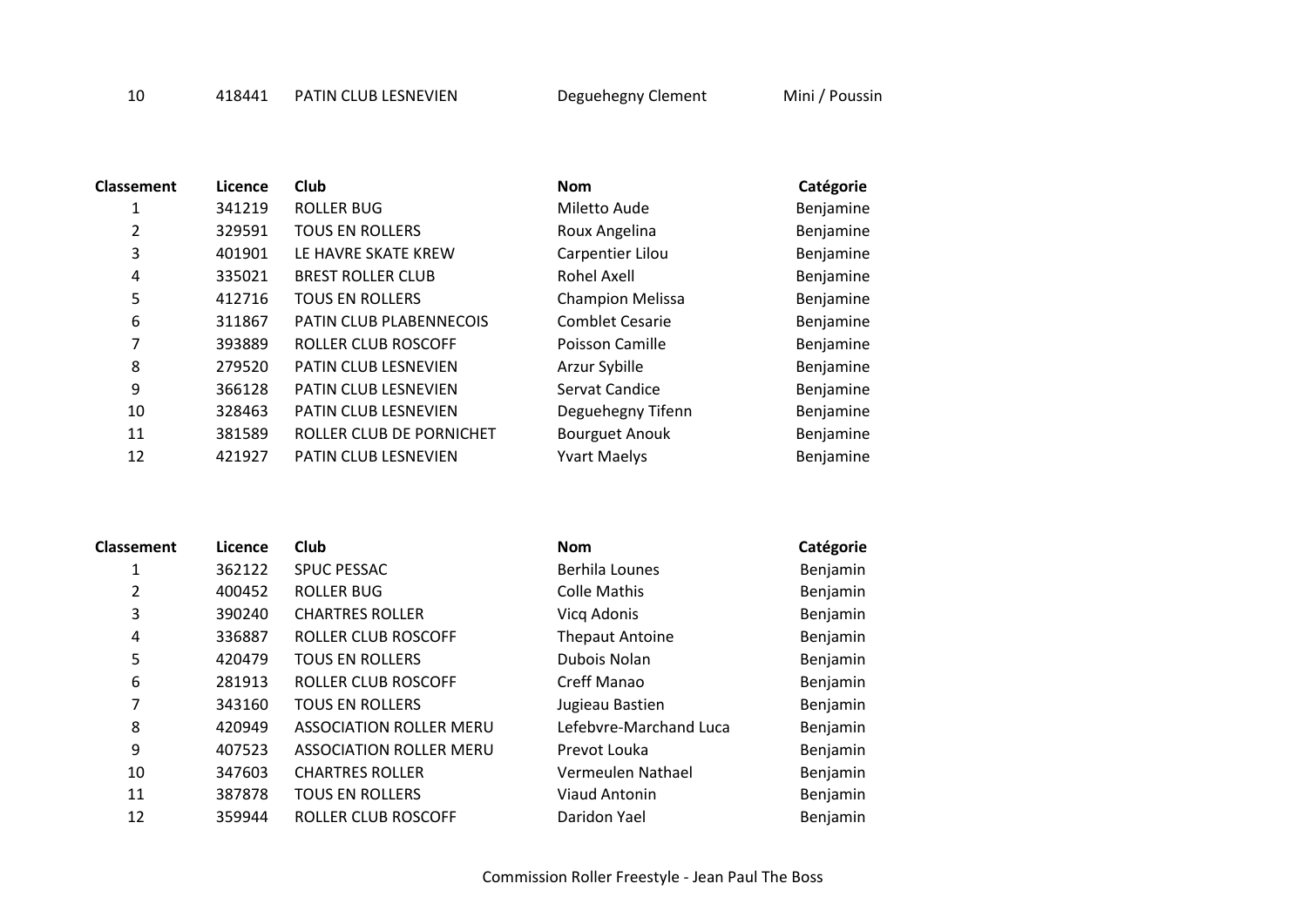| Classement | Licence | <b>Club</b>                    | <b>Nom</b>                 | Catégorie |
|------------|---------|--------------------------------|----------------------------|-----------|
| 1          | 334399  | <b>ASSOCIATION ROLLER MERU</b> | Corroyer Melina            | Minime F  |
| 2          | 347677  | ROLLER CLUB ROSCOFF            | Quillevere Celia           | Minime F  |
| 3          | 417161  | <b>TOUS EN ROLLERS</b>         | Junay Meline               | Minime F  |
| 4          | 320650  | <b>BREST ROLLER CLUB</b>       | Lecomte Marie              | Minime F  |
| 5          | 377765  | LE HAVRE SKATE KREW            | Fouache-Letellier Lilou    | Minime F  |
| 6          | 334984  | <b>TOUS EN ROLLERS</b>         | Faria Edwina               | Minime F  |
| 7          | 404474  | PATIN CLUB PLABENNECOIS        | Le Goff Nolwenn            | Minime F  |
| 8          | 333058  | <b>TOUS EN ROLLERS</b>         | <b>Bordet-Vicente Mary</b> | Minime F  |
| 9          | 299851  | PATIN CLUB PLABENNECOIS        | Barazer Eva                | Minime F  |

| <b>Classement</b> | Licence | <b>Club</b>                                     | <b>Nom</b>           | Catégorie |
|-------------------|---------|-------------------------------------------------|----------------------|-----------|
|                   | 354816  | LE HAVRE SKATE KREW                             | <b>Renault Louis</b> | Minime H  |
| 2                 | 234024  | ROLLER CLUB ROSCOFF                             | <b>Grall Maxence</b> | Minime H  |
| 3                 | 329592  | <b>TOUS EN ROLLERS</b>                          | Jugieau Thibault     | Minime H  |
| 4                 | 357833  | <b>TOUS EN ROLLERS</b>                          | Auger Theo           | Minime H  |
| 5                 | 315065  | <b>BREST ROLLER CLUB</b>                        | Roudaut Mael         | Minime H  |
| 6                 | 369799  | ROLLER CLUB DE PORNICHET                        | Piquet Alex          | Minime H  |
| 7                 | 304756  | SKATE MACHIN ARSACAISE                          | Dayries Liam         | Minime H  |
| 8                 | 219015  | PATIN CLUB PLABENNECOIS                         | Nisse Lydian         | Minime H  |
| 9                 | 393903  | ROLLER CLUB ROSCOFF                             | Mocaer Swann         | Minime H  |
| 10                | 375188  | ROLLING SK8 CLUB BIEVILLE BEUVILLE Heuze Eliott |                      | Minime H  |
| 11                | 445626  | <b>LES SAUTERELLES</b>                          | Poort Nocquet Noé    | Minime H  |
| 12                | 383007  | <b>TOUS EN ROLLERS</b>                          | Viaud Julien         | Minime H  |
| 13                | 437860  | ROLLER CLUB ROSCOFF                             | Le Goff Looka        | Minime H  |

**Classement Licence Club Nom Catégorie**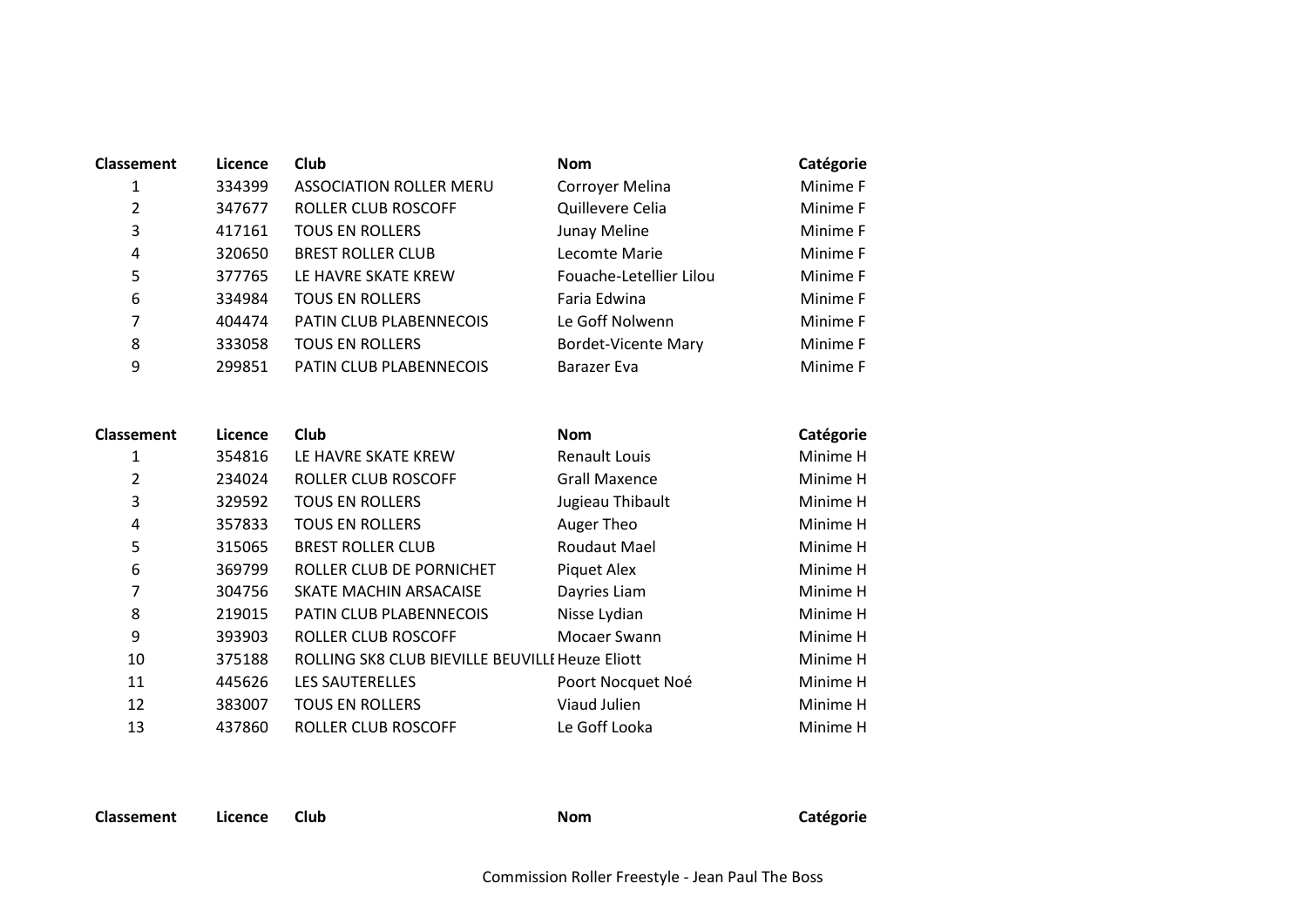| 1  | 334998 | <b>TOUS EN ROLLERS</b>   | Faria Ornella       | Cadette |
|----|--------|--------------------------|---------------------|---------|
| 2  | 352418 | LE HAVRE SKATE KREW      | Hauchecorne Coline  | Cadette |
| 3  | 341221 | ROLLER BUG               | Darrigrand Lea      | Cadette |
| 4  | 266498 | ROLLER CLUB ROSCOFF      | Arzur Chimene       | Cadette |
| -5 | 285108 | <b>TOUS EN ROLLERS</b>   | Brousseau Sarah     | Cadette |
| 6  | 314755 | ROLLER CLUB DE PORNICHET | <b>Babin Aurore</b> | Cadette |

| <b>Classement</b> | Licence | <b>Club</b>                                     | <b>Nom</b>        | Catégorie |
|-------------------|---------|-------------------------------------------------|-------------------|-----------|
| 1                 | 304366  | <b>TOUS EN ROLLERS</b>                          | Rabillard Joris   | Cadet     |
| 2                 | 306322  | ROLLER SKATING ANGLOY                           | Machicote Damien  | Cadet     |
| 3                 | 284475  | SKATE MACHIN ARSACAISE                          | Dayries Ethan     | Cadet     |
| 4                 | 322523  | <b>BREST ROLLER CLUB</b>                        | Le Gac Gaetan     | Cadet     |
| 5                 | 228123  | ROLLER CLUB ROSCOFF                             | Roignant Theo     | Cadet     |
| 6                 | 266937  | SPORT URBAIN NAZAIRIEN RIDE                     | Menet-Chao Paul   | Cadet     |
| 7                 | 232187  | ROLLER CLUB DE PORNICHET                        | Van Hamme Titouan | Cadet     |
| 8                 | 344114  | <b>TOUS EN ROLLERS</b>                          | Auger Kiliane     | Cadet     |
| 9                 | 379737  | LE HAVRE SKATE KREW                             | Letellier Matys   | Cadet     |
| 10                | 332095  | CARHAIX POHER ROLLER SKATING CLIJacquet Marzhin |                   | Cadet     |

| <b>Classement</b> | Licence | Club                       | <b>Nom</b>                | Catégorie |
|-------------------|---------|----------------------------|---------------------------|-----------|
|                   | 267899  | ROLLER SKATING ANGLOY      | Machicote Laura           | CJS F     |
| 2                 | 280662  | ROLLER CLUB ROSCOFF        | Gourvenec Naomi           | CJS F     |
| 3                 | 307060  | <b>TOUS EN ROLLERS</b>     | <b>Baty Elea</b>          | CJS F     |
| 4                 | 209584  | <b>ROLLER CLUB ROSCOFF</b> | Cardinal Julia            | CJS F     |
| 5                 | 269764  | SKATE MACHIN ARSACAISE     | Castanheira Aude          | CJS F     |
| 6                 | 210361  | ROLLER CLUB DE PORNICHET   | Rocher Mathilde           | CJS F     |
|                   | 302836  | ROLLER CLUB DE PORNICHET   | <b>Bellavoir Alexiane</b> | CJS F     |